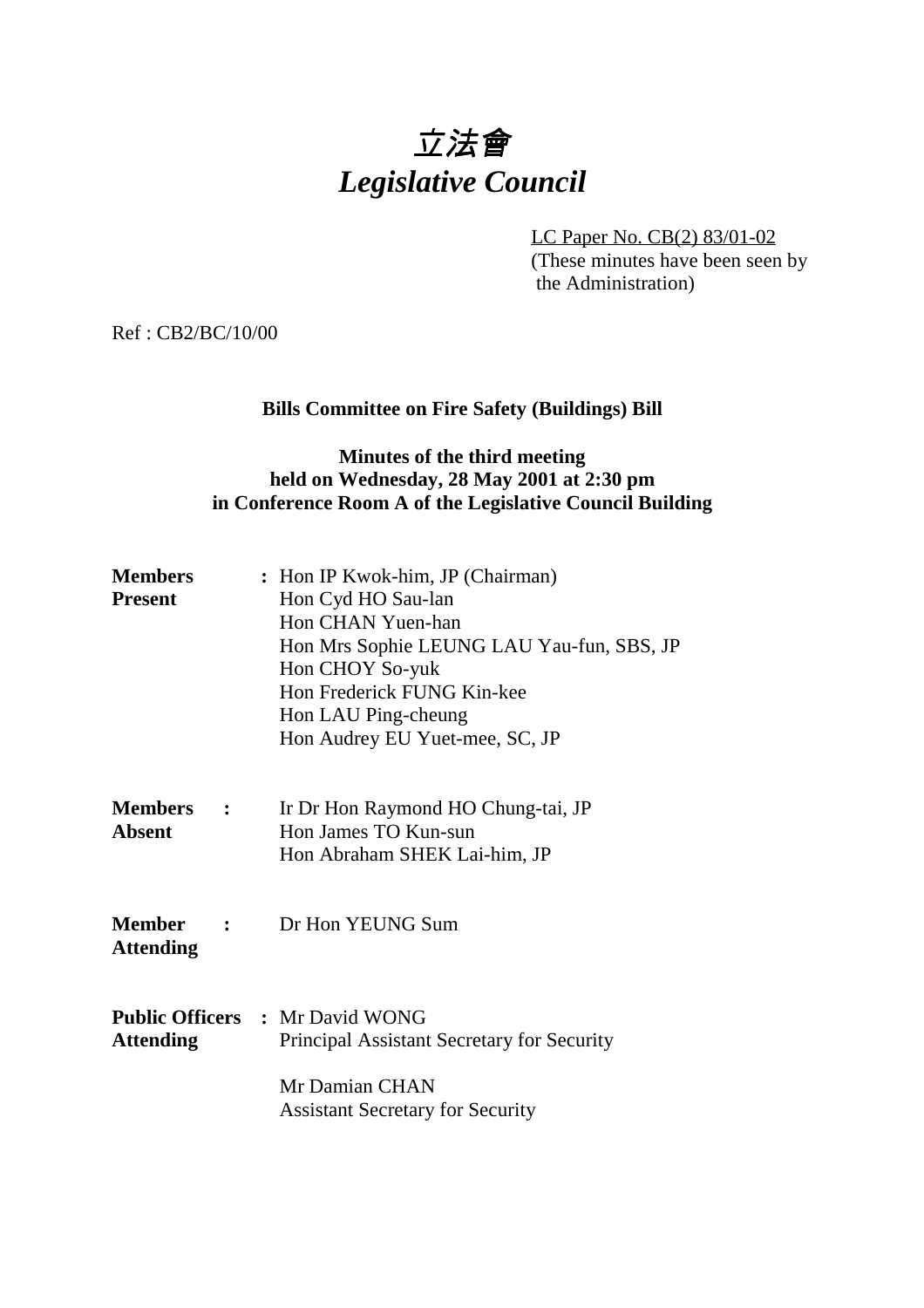|                                      | Mr C C LEE, JP<br><b>Chief Fire Officer (Protection)</b>                                |
|--------------------------------------|-----------------------------------------------------------------------------------------|
|                                      | <b>Fire Safety</b>                                                                      |
|                                      | Mr C K CHAN<br>Senior Divisional Officer (Protection)<br>Building Improvement & Support |
|                                      | Mr C C TSANG<br><b>Assistant Director</b><br><b>Existing Buildings 2</b>                |
|                                      | Mr HO Cham<br><b>Chief Building Surveyor</b><br><b>Fire Safety</b>                      |
|                                      | Mr W B MADDAFORD<br>Senior Assistant Law Draftsman                                      |
|                                      | Mr Vidy CHEUNG<br><b>Senior Government Counsel</b>                                      |
| <b>Invitation</b>                    | <b>Deputation by : Mr CHAN Tak-chor, MH</b><br>Vice-chairman                            |
|                                      | <b>Central and Western District Council</b>                                             |
| <b>Clerk</b> in<br><b>Attendance</b> | : Mrs Sharon TONG<br>Chief Assistant Secretary (2) 1                                    |
|                                      |                                                                                         |
| <b>Staff</b> in<br><b>Attendance</b> | : Miss Anita HO<br><b>Assistant Legal Adviser 2</b>                                     |
|                                      | Miss Mary SO<br>Senior Assistant Secretary (2) 8                                        |

- 2 -

Action

The Chairman welcomed Mr CHAN Tak-chor to the meeting and invited him to give his views on the Fire Safety (Buildings) Bill (the Bill).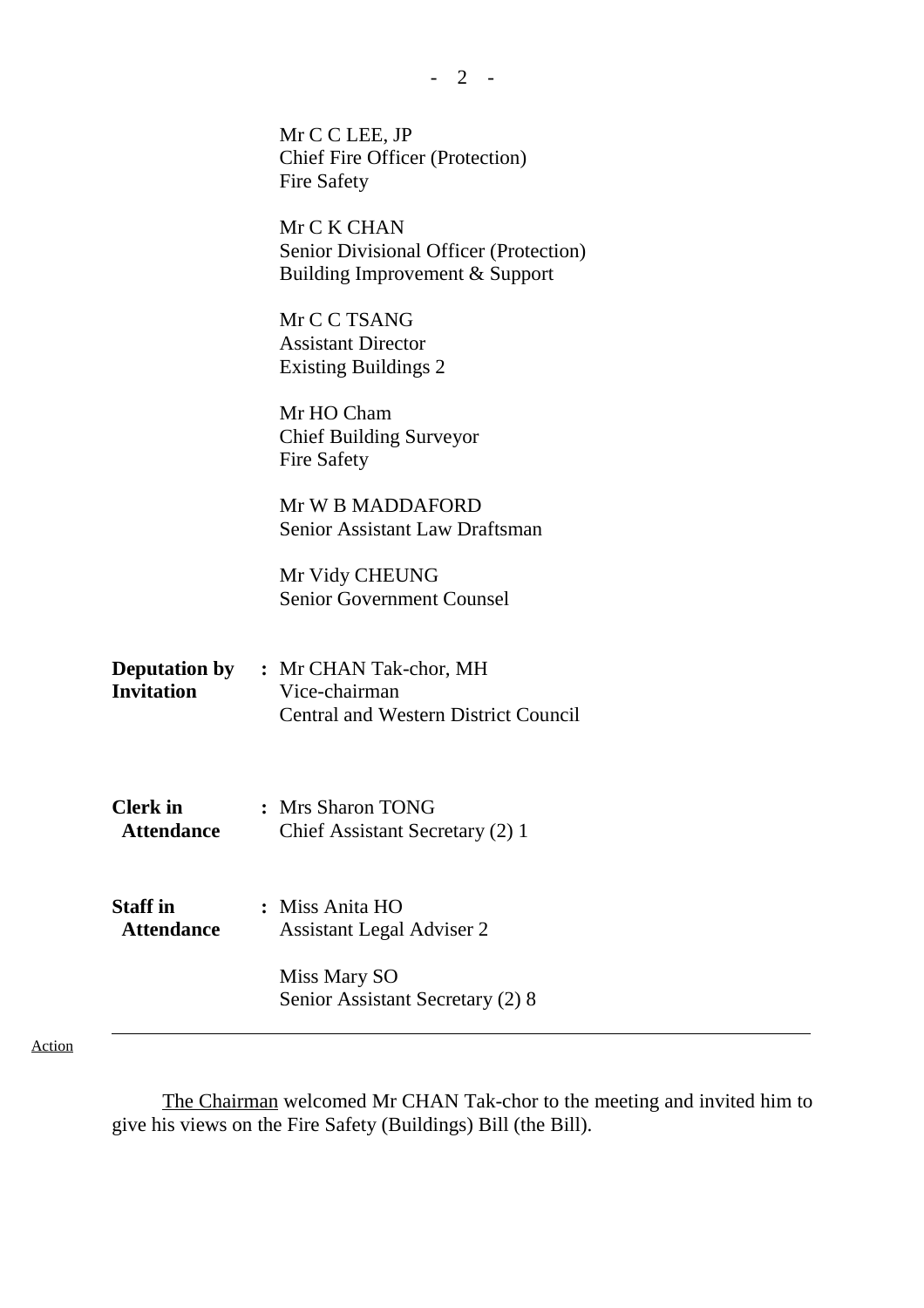#### Action

## **I. Meeting with deputation/individual**

2. Mr CHAN Tak-chor presented his views on the Bill as set out in his submission tabled at the meeting. His views were summarised as follows -

- (a) There was doubt as to whether enacting legislation to require owners of buildings of several storeys and comprised few units was necessarily the best way to ensure public safety. As the fire load and the flow of people of these buildings were generally low, public safety should be ensured if the owners/occupiers concerned took steps to remove the fire hazards of their buildings, such as by clearing means of escape and keeping smoke doors closed, restore and reinstate the building fire safety measures and structures to workable and satisfactory condition and to the standards specified in their approved buildings. The Administration should raise public awareness about fire safety and assist building owners to form owners' corporations (OCs) or mutual aid committees so that the management of their buildings could be improved;
- (b) There would be practical difficulties for owners to fully comply with the new fire safety requirements proposed by the Bill because of the physical constraints and/or structural problems of their buildings. For example, the rooftops of some old buildings could not support the installation of a standard fire service water tank;
- (c) Although a loan scheme had been set up to provide financial assistance to building owners to implement the new fire safety requirements, it was envisaged that many owners would not apply for it because of the complicated application procedures; and
- (d) There was a need for the Administration to step up its monitoring on the work performed by fire service installation contractors, as there were instances whereby a fire had broken out in a building which supposedly had undergone fire safety improvement works just a week ago.

(*Post-meeting note* : Mr CHAN Tak-chor's submission was issued to members vide LC Paper No. CB(2) 1668/00-01(03) on 29 May 2001.)

3. Mrs Sophie LEUNG said that in order to ensure the smooth implementation of the Bill, the Administration, before enforcing it, should make the building owners affected understood as to why they had to comply with the new fire safety requirements and their obligations in complying such. Mrs LEUNG asked Mr CHAN Tak-chor whether owners or occupiers of old buildings in the Central and Western District were aware of the existence of the Bill. Mr CHAN Tak-chor responded that in his contact with the owners of old buildings in the Central and Western District, most of them were not aware of the existence of the Bill. Under this circumstance, Mrs LEUNG urged the Administration to widely consult the public on the various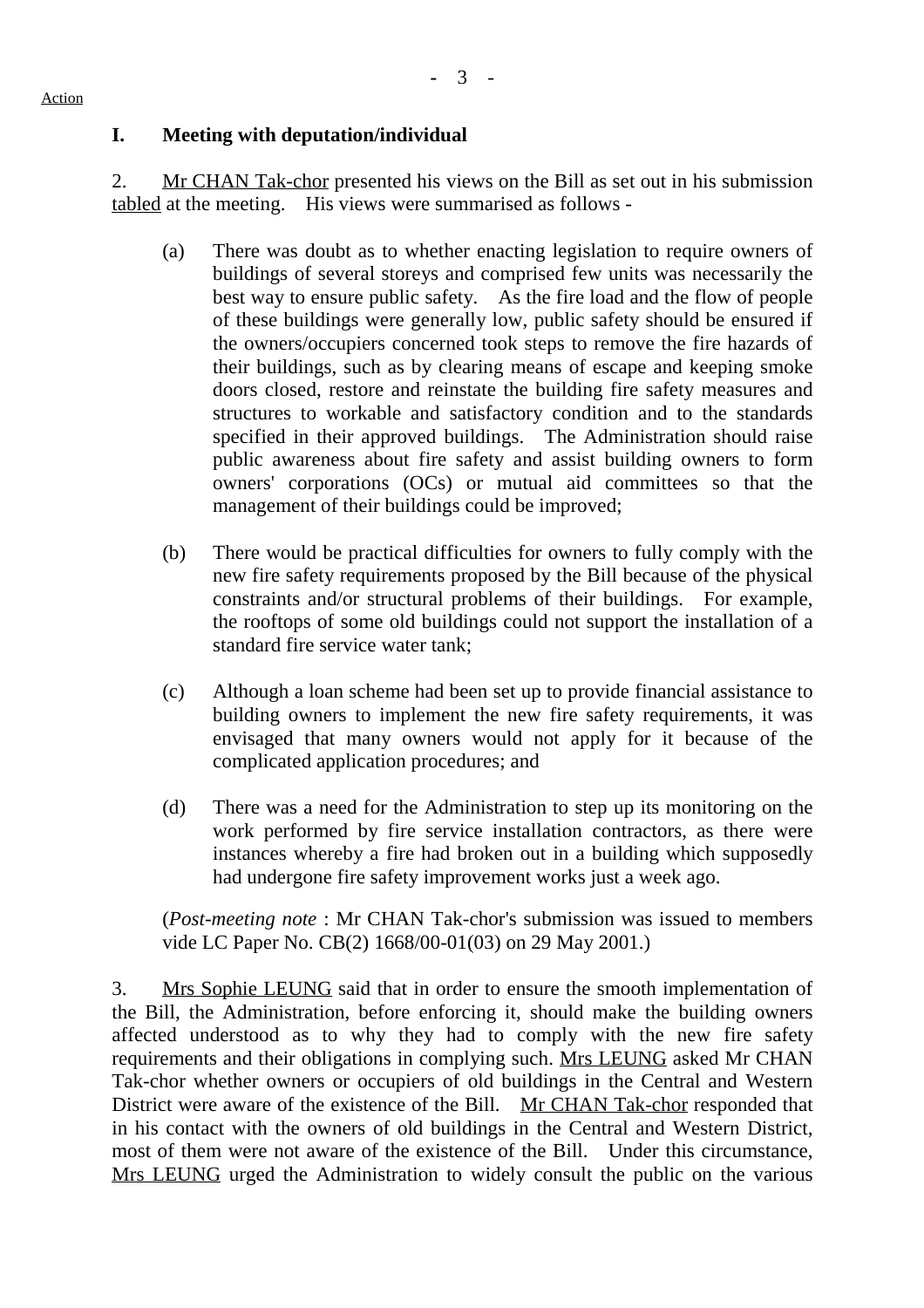proposals contained in the Bill, before submitting a notice to resume the Second Reading debate on the Bill.

4. Ms Audrey EU agreed that public education on fire safety was necessary. She, however, wondered whether using such a means to replace enacting legislation to upgrade fire safety standards in old buildings was adequate. Ms EU pointed out that despite the fact that the Administration had all along been promoting fire safety through different programmes and activities, many owners and occupiers still failed to observe fire safety requirements. Ms EU sought clarification from Mr CHAN Takchor as to whether it was his stance that buildings of several storeys and with few units should be exempted from the Bill, as the existing legislation concerned, if strictly adhered to, was suffice to ensure public safety.

5. Mr CHAN Tak-chor responded that public education on the importance of fire safety was necessary. However, implementation of fire safety requirements would invariably involve many complicated legal and technical issues. To this end, Mr CHAN urged that the Home Affairs Department (HAD) should improve and expand its services to assist building owners to solve building management problems as proper building management was integral to building fire safety. Mr CHAN clarified that he was not in a position to determine that the fire safety standards in buildings of several storeys and with few units did not need to be upgraded to the standards proposed by the Bill. He was merely stating the fact that although the fire safety standards of old buildings of several storeys and with few units did not meet the modern day standards, the level of their fire risk should be low if the existing fire safety legislation had been strictly adhered to. Moreover, owners of some old buildings would have difficulties in complying with the new fire safety requirements because of the physical constraints of their buildings and lack of financial means.

6. The Chairman invited the Administration to respond to the views expressed by Mr CHAN Tak-chor.

7. Principal Assistant Secretary for Secretary (PAS/S) said that the Administration would carefully consider the views and concerns expressed by Mr CHAN Tak-chor on the Bill. PAS/S then gave a preliminary response as to why there was a need to introduce new legislation to bring the fire safety standards of old private buildings up to that of the modern day and the various initiatives undertaken by the Administration to improve building fire safety. PAS/S said that the Bill was only one of the initiatives in the package of proposals to improve private buildings covered in the 1998 public consultation exercise. Other initiatives included abatement of fire hazards in buildings and promotion of fire safety culture in the community by the Fire Services Department (FSD), demolition of unauthorised rooftop structures and other unauthorised building works by the Buildings Department (BD); regular inspections by the Electrical & Mechanical Services Department to monitor the conditions of communal electrical installations in buildings; and better support provided by HAD to assist building owners to form OCs or mutual aid committees and to help owners and OCs to solve building management problems. On the other hand, over time, fire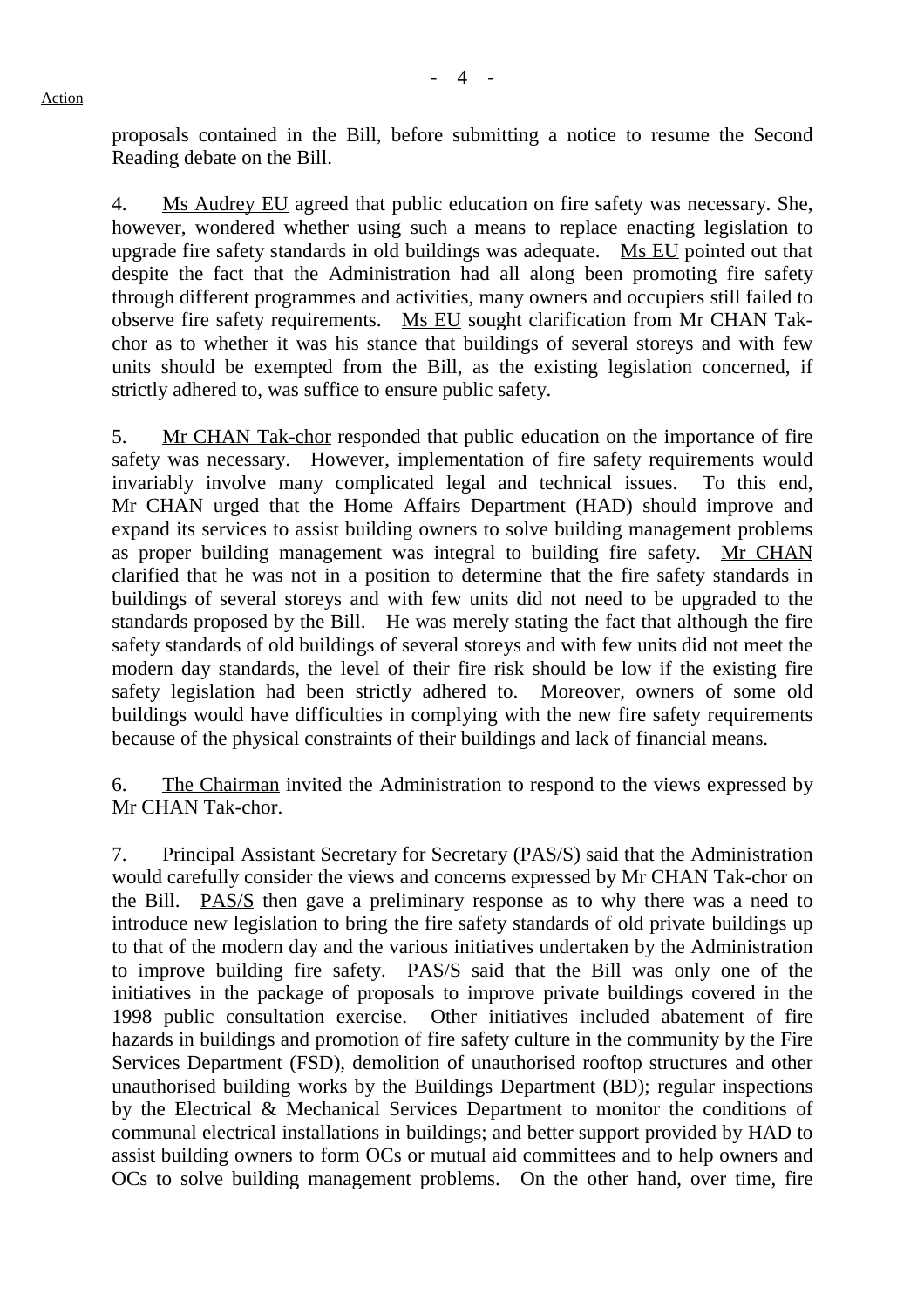safety standards had advanced to higher standards for the better protection of the public. But the existing legislation concerned, namely, the Buildings Ordinance and the Fire Services Ordinance, could only impose the improved standards upon new buildings when the relevant building plans were submitted for approval. For old private buildings, new legislation and enabling powers were required to impose improved or additional fire safety measures which were not originally included in the approved building plans. It was on this premise that the Bill was proposed to improve fire safety standards in old composite and domestic buildings.

8. Having regard to the constraints of the designs of old private buildings and in order to minimise the financial impact on the owners concerned, PAS/S said that the Administration had excluded from the Bill certain requirements originally proposed in the 1998 consultation document, such as fire resisting separation between the commercial and domestic portions, which was a unique feature of composite buildings. For the domestic parts of composite buildings and for domestic buildings generally, taking into account the lower fire load and fire risks normally associated with residential purposes, the Bill only proposed the provision of the most essential items such as fire hydrant/hose reel systems to offer the occupants or fire-fighters a ready means of tackling an outbreak of fire.

9. PAS/S further said that the Administration understood that some building owners might have difficulties in complying with the new fire safety requirements due to structural problems of their buildings. To this end, a flexible and pragmatic approach would be adopted in taking enforcement actions and reference would be drawn to the valuable experience gained in the implementation of the Fire Safety (Commercial Premises) Ordinance over the past three years. For example, if an authorised person or a registered engineer certified that the rooftop of the building concerned could not support a standard fire service water tank due to structural problems, and that no alternative place was available for such installation, FSD would consider accepting a water tank of smaller capacity. In the enforcement of the Fire Safety (Commercial Premises) Ordinance, FSD had approved 11 applications for installing fire service water tank of substandard capacities.

10. To help alleviate possible cash flow problems that some building owners might encounter, PAS/S said that the Administration had obtained approval from the Finance Committee of the Legislative Council on 27 April 2001 to merge the Fire Safety Improvement Loan Scheme and the Building Safety Improvement Loan Scheme to form the Comprehensive Building Safety Improvement Loan Scheme (the Scheme). With a commitment of \$700 million, the scope of the Scheme was extended, the eligibility criteria were relaxed to render assistance owners for carrying out repair works and improving building safety, and the application procedures were simplified. While repayment terms under the Scheme would be 36 months at an interest rate with no gain or loss to the public purse, persons in financial hardship might be given the flexibility to repay at no interest rate over an extended period to 72 months or they might defer repayment until transfer of the property.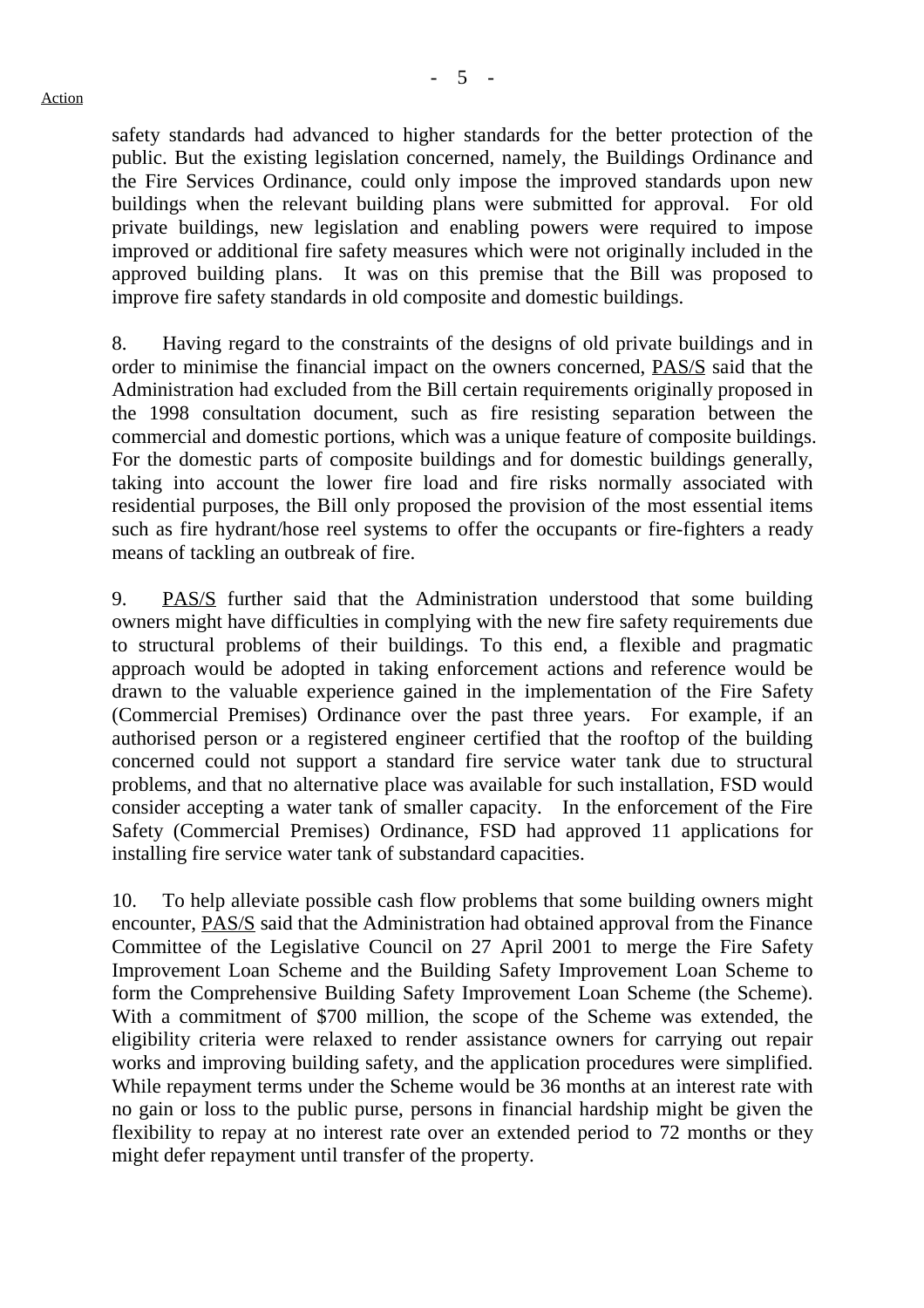11. PAS/S added that the Comprehensive Strategy for Building Safety and Timely Maintenance undertaken by a Task Force under the Planning and Lands Bureau (PLB) should also help owners and occupiers in complying with the upgraded fire safety standards. For example, the Director of Buildings would designate building coordinators, each for a pool of buildings, to serve as district-based contacts and to provide "one-stop" service for owners. In addition, BD would compile a comprehensive layman's guide on building safety and general maintenance for publication this year. The Director of Home Affairs had also started to re-structure and expand her headquarters and to re-constitute outreaching teams in District Offices to provide assistance to building owners and OCs, respond to enquiries and mediate in case of disputes. To complement the efforts of local District Offices, the two Building Management Resource Centres would assist in referring enquiries and complaints.

12. Regarding the concern raised by Mr CHAN Tak-chor about the lack of monitoring of the works performed by the fire service installation contractors, Chief Fire Office (Protection) (CFO(P)) said that according to regulation 6 of the Fire Service (Installations and Equipment) Regulations (the Regulations), only registered contractors could undertake statutory fire service installation works. At present, there were 252 class 1 contractors and 330 class 2 contractors registered with FSD. Registered Class 1 contractors were considered fit to install, maintain, repair and inspect any fire service installation or equipment (other than portable equipment) which contained an electrical circuit or other apparatus for the detection and warning, by alarm or otherwise, of smoke or fire; whereas registered class 2 contractors were considered fit to install, maintain, repair and inspect any fire service installation or equipment (other than portable equipment) which contained pipes and fittings designed or adapted to carry water or some other fire extinguishing medium or any type of electrical apparatus other those specified in class 1.

13. CFO(P) further said that according to the Regulations, whenever a registered contractor installed, maintained, repaired or inspected any fire service installation or equipment in any premises, he/she were required within 14 days after completion of the work issued to the person on whose instructions the work was undertaken a certificate and forwarded a copy thereof to the Director of Fire Services. The certificate should state, amongst others, whether or not the fire service installation or equipment was in efficient working condition. Person who signed the certificate would commit an offence and would be liable on conviction to a fine of \$5,000 if the certificate contained information which was false or misleading. CFO(P) pointed out that in the enforcement of the Fire Safety (Commercial Premises) Ordinance, FSD had inspected and tested all fire service installations or equipment which the registered fire service installation contractors had certified to be in efficient working condition. FSD intended to adopt the same approach when enforcing the Bill.

14. Ms Cyd HO asked whether the Administration would consider exempting owners of buildings of several storeys and with few units from the Bill. PAS/S responded that from a fire protection point of view, the Administration could not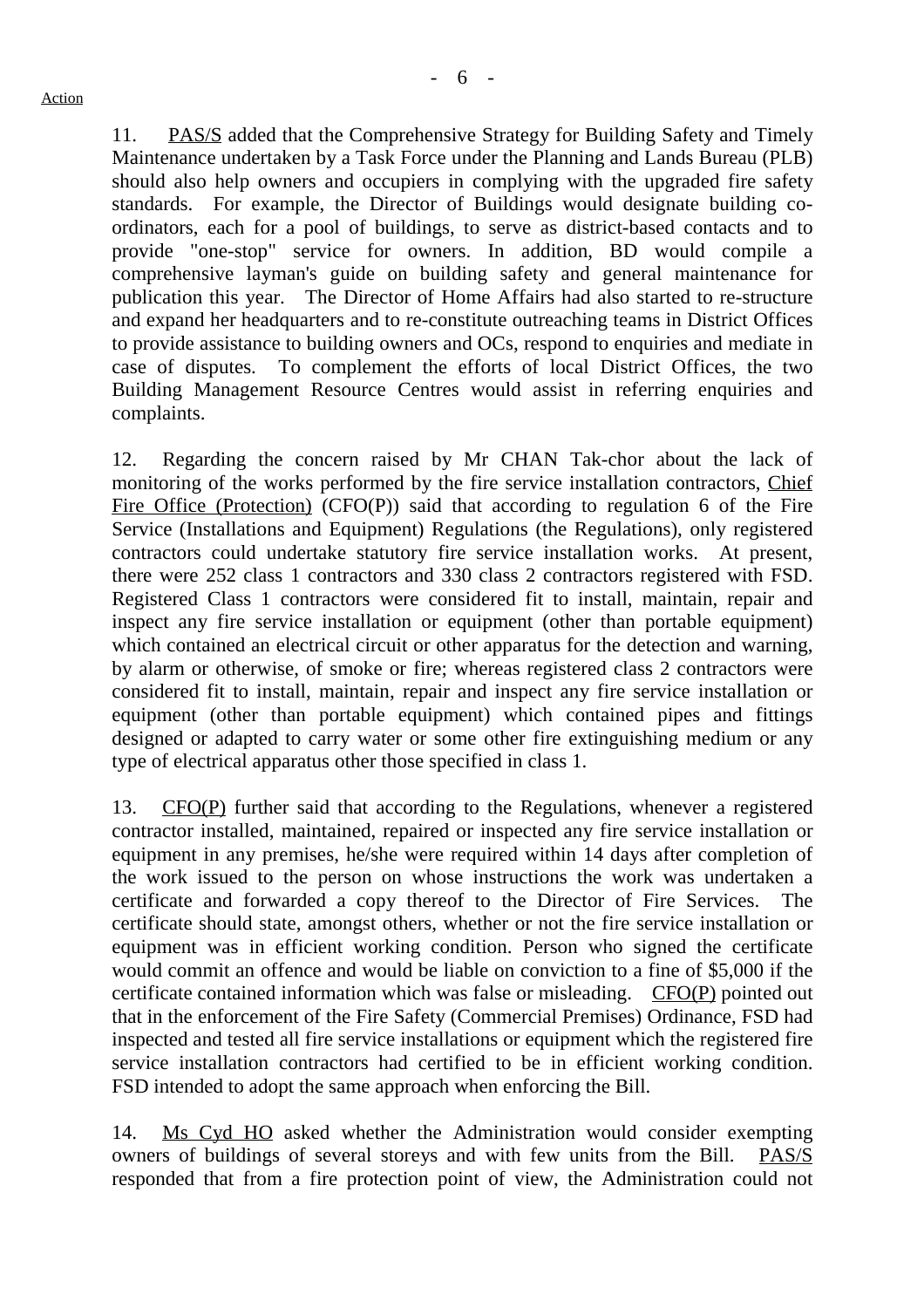categorically say that the risk inherent in one kind of buildings was lower than another, as many factors included the intended use, type of occupancy, means of escape provision, provision and maintenance of fire services installations, building height, size and construction, etc. had to be taken into account in assessing the level of fire risk. The fire risk of a particular building could only be determined on its individual merits.

15. CFO(P) supplemented that there was a need to upgrade the fire safety standards of old buildings. According to the findings of a territory-wide buildings survey conducted by FSD in early 1998, while the fire safety provisions of many old private buildings were not up to the current standards, the fire safety condition in composite buildings, amongst the different types of private buildings, was the most unsatisfactory. The result was generally in line with a sample survey conducted by BD, which found that 80% of the composite buildings had serious deficiencies in exit routes. As a general indication, the fire safety construction and fire service installations in old buildings, i.e. the pre-1987 buildings, did not meet the present day standards. CFO(P) assured members that FSD would undertake a flexible and pragmatic approach in enforcing the Bill. For example, if the composite buildings and domestic buildings were not exceeding, say, six storeys in height, the provision of fire hydrant might be waived as firemen could lay flexible fire fighting hoses along the staircases within a very short period of time after arrival, and the provision of portable fire extinguishers might be accepted as an alternative measure if space was not available in the common areas for the installation of standard or even reduced sized hose reel drums.

## **II. Meeting with the Administration**

(LC Paper Nos. CB(2) 1614/00-01(01)-(03))

16. Members noted the Administration's responses to the joint submission from Mr IP Kwok-him, Mr YEUNG Wai-foon and Mr WONG Chit-man of the Central and Western District Council and to the submission from Mr YEUNG Wai-sing of the Eastern District Council tabled at the meeting.

(*Post-meeting note*: The Administration's responses to the joint submission from Mr IP Kwok-him, Mr YEUNG Wai-foon and Mr WONG Chit-man of the Central and Western District Council and to the submission from Mr YEUNG Wai-sing of the Eastern District Council were issued to members vide LC Paper Nos. CB(2) 1668/00-01(01) and (02) on 29 May 2001.)

17. Responding to the Chairman's enquiry about the sharing of costs for improving fire safety measures, PAS/S said that such would be governed by the terms of the deed of mutual covenant (DMC) of each building or in proportion to the owners' shares in the buildings. In general, if a fire safety direction was served on a building owner in respect of the relevant part he/she exclusively occupied directing him/her to comply with fire safety requirements with respect to that part, the building owner would have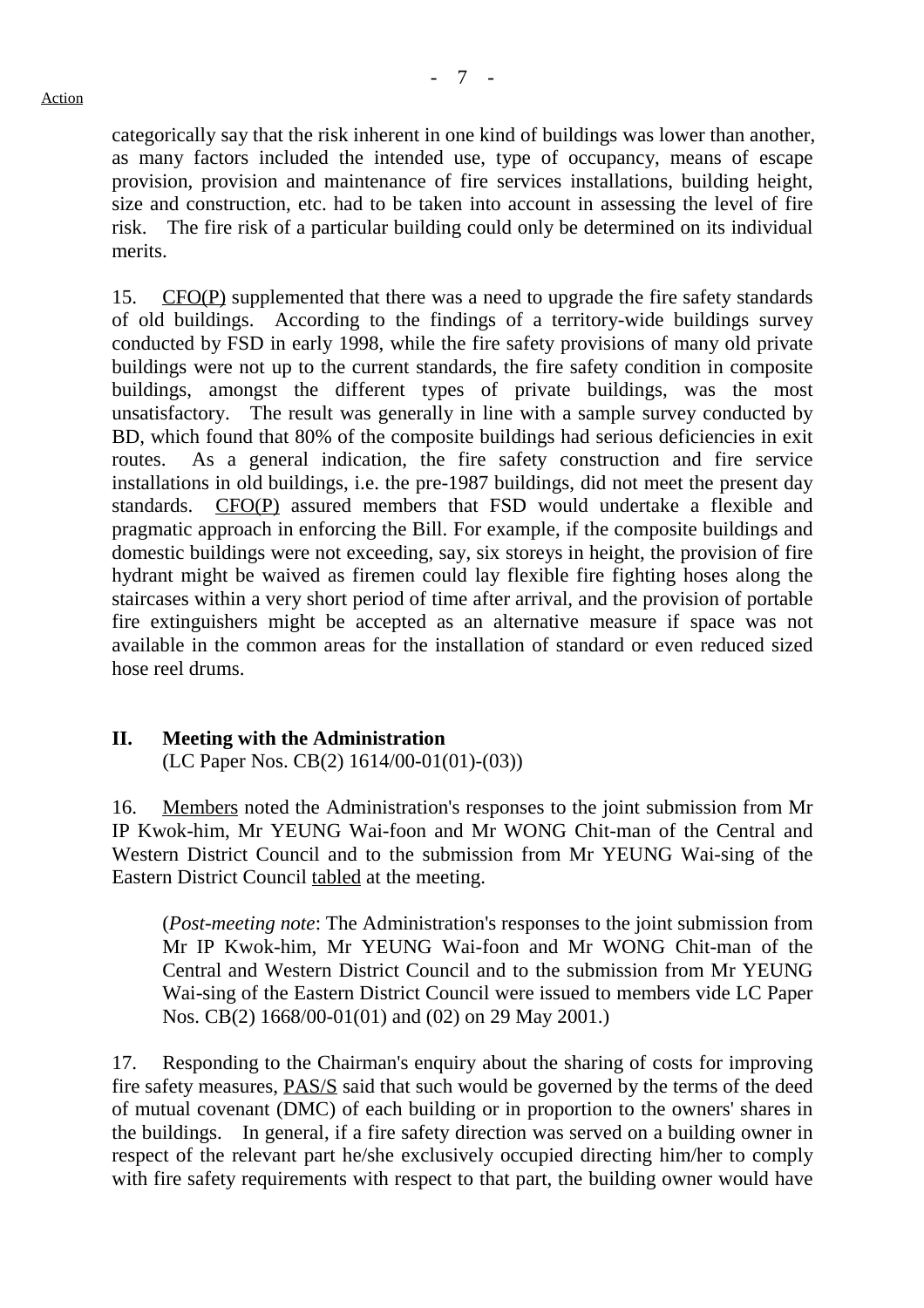to bear the cost incurred in the upgrading works. One example was the installation of an automatic sprinkler system inside a non-domestic unit of a composite building. On the other hand, if separate fire safety directions were served on a number of building owners in respect of the relevant part each of them did not exclusively occupy directing them to comply with the same fire safety requirements with respect to that part, these building owners would be jointly responsible and have to share the cost incurred in the upgrading works amongst themselves according to the terms of the relevant DMC or in accordance with the respective shares of the owners of the buildings. One example was the provision of emergency lighting within the common areas.

18. The Chairman pointed out that owners of composite buildings would have difficulties to come to an agreement on the sharing of cost for the installation of a fire service water tank, as the domestic parts of the buildings would only be required to put in place a fire hydrant/hose reel system while the non-domestic parts would, in addition to the installation of a fire hydrant/hose reel system, be required to put in place an automatic sprinkler system. CFO(P) pointed out that new composite buildings would have to install two separate water tanks to supply water to the fire hydrant/hose reel system and the automatic sprinkler system to satisfy current codes. The arrangement for allowing a single fire service water tank to supply water to the fire hydrant/hose reel system and the automatic sprinkler system was already a relaxation. The sharing of costs would be determined by the owners/parties concerned.

19. Mr Frederick FUNG said that many owners of old private buildings lacked the financial means as well as the ability to undertake the complicated fire safety improvement works. Such a situation was aggravated by the fact that many old private buildings did not have OCs and that the non-domestic parts of many composite buildings were used for habitation purposes and vice versa. He expressed concern that non-compliance with the fire safety requirements would be subject to imprisonment. Mr FUNG suggested that the Administration should take over the fire safety improvement works for building owners who lacked the ability to undertake such works. Mr FUNG pointed out that such an arrangement was not new, as currently BD would carry out some repair works for owners and occupiers of buildings.

20. PAS/S responded that the Bill provided a basis for FSD and BD to assist owners and occupiers of buildings to comply with the required fire safety standards in their buildings to ensure public safety. PAS/S further said that building owners should not be overly concerned about structural constraints that would make full compliance with the new requirements difficult, as the Administration would adopt the same flexible and pragmatic approach in enforcing the Fire Safety (Commercial Premises) Ordinance. He pointed out that during the enforcement of the Fire Safety (Commercial Premises) Ordinance over the past three years, there was no record that the enforcement authorities had applied to the court for any prohibition order. PAS/S reiterated that the various initiatives undertaken by the Task Force on Building Safety and Preventive Maintenance under PLB would also help owners and occupiers of old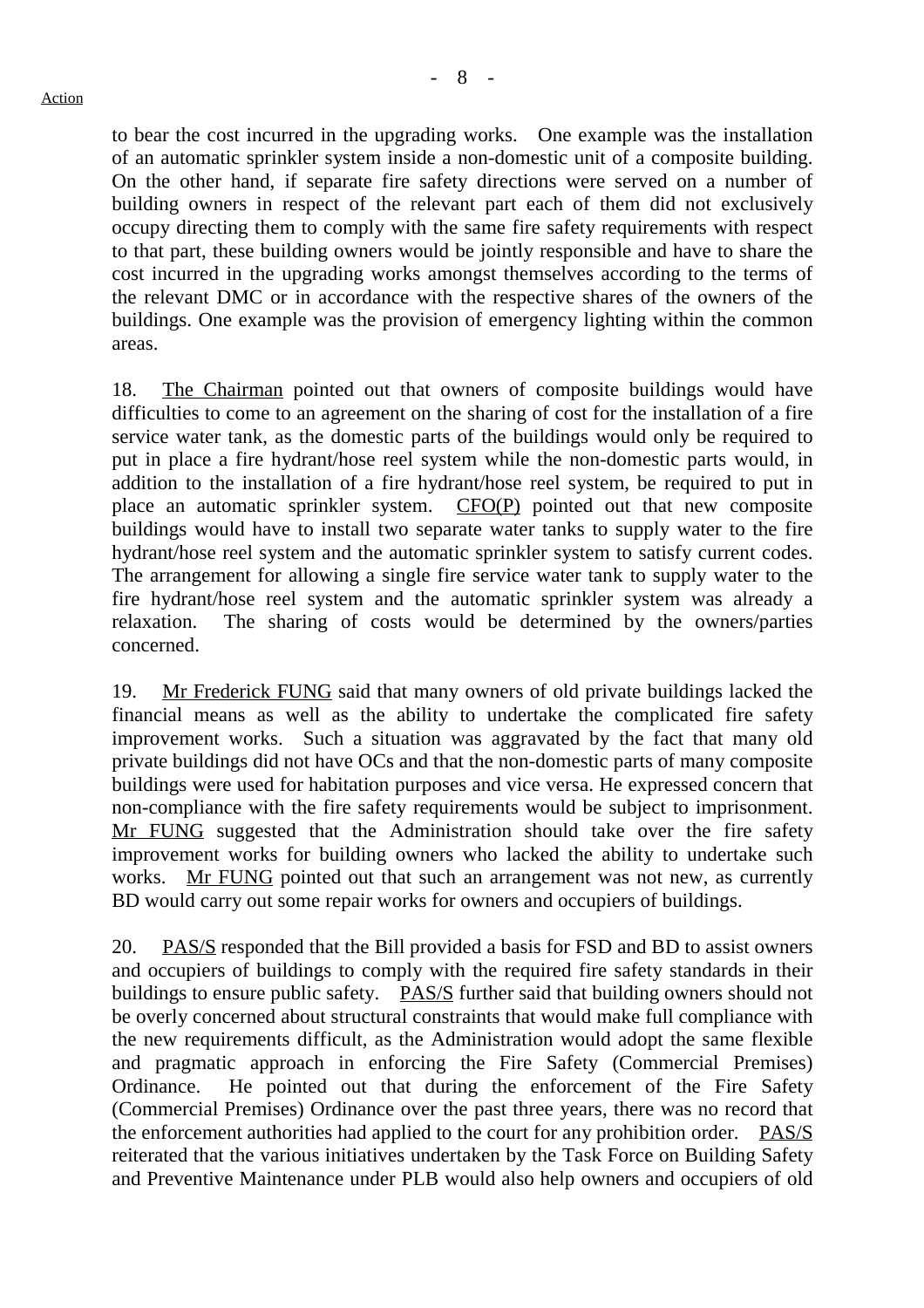private buildings to comply with the new fire safety requirements.

21. Assistant Director of Buildings (ADB) added that unlike repair works sometimes carried out by BD on behalf of owners, the fire safety requirements proposed in the Bill were essential new improvement works. He said that the enforcement authorities would have no default powers but resort to provide every assistance possible to owners and occupiers in complying with the new requirements as far as practicable.

22. Notwithstanding the various initiatives made to help owners and occupiers of buildings to comply with the new fire safety requirements, Mrs Sophie LEUNG urged the Administration to first assess how effective these initiatives were before enforcing the Bill. In order to avoid any misunderstandings or conflicts in the future, Mrs LEUNG urged the Administration to step up its efforts to explain to the public as to why they needed to comply with the new requirements.

23. Ms Cyd HO said that in order to avoid any dispute on the sharing of costs for improving the fire safety measures to the required standards, the existing unfair terms in the DMCs must first be resolved. As the Subcommittee on review of the Building Management Ordinance (Cap. 344) established under the Panel on Home Affairs was currently discussing the unfair terms in the DMCs, Ms HO suggested that the relevant paper(s) for the Subcommittee be forwarded to the Administration for a response.

24. Miss CHOY So-yuk expressed doubt as to whether the Administration would indeed undertake a flexible and pragmatic approach in enforcing the Bill, having regard to the fact that it had consistently shown to do the contrary when removing the unauthorised rooftop structures and other building works. Miss CHOY was of the view that the Bill should state clearly under what circumstances the enforcement authorities would exercise flexibility in enforcing the Bill and how this would be carried out in practice. Miss CHOY also echoed the concerns expressed by deputations and members about the enforcement difficulties if the buildings did not have OCs.

25. The Chairman enquired how the situation where the non-domestic parts of composite buildings were used for domestic purposes would be dealt with. PAS/S responded that the Administration would adopt the same flexible and pragmatic approach in requiring owners of commercial premises used for domestic purposes to comply with upgraded fire safety standards when enforcing the Fire Safety (Commercial Premises) Ordinance, the details of which were set out in the Administration's response  $(2<sup>nd</sup>$  part) to issues raised by members at the Bills Committee meeting held on 14 March 2001 (LC Paper No. CB(2) 1379/00-01(02)). Regarding domestic buildings used for commercial purposes, ADB said that although the owners concerned would generally be required to comply with the fire safety requirements for domestic buildings, FSD/BD would also assess whether the fact that they had changed the original purpose of their premises would greatly increase the level of fire risk. If that was the case, action would be taken to prohibit these

Clerk